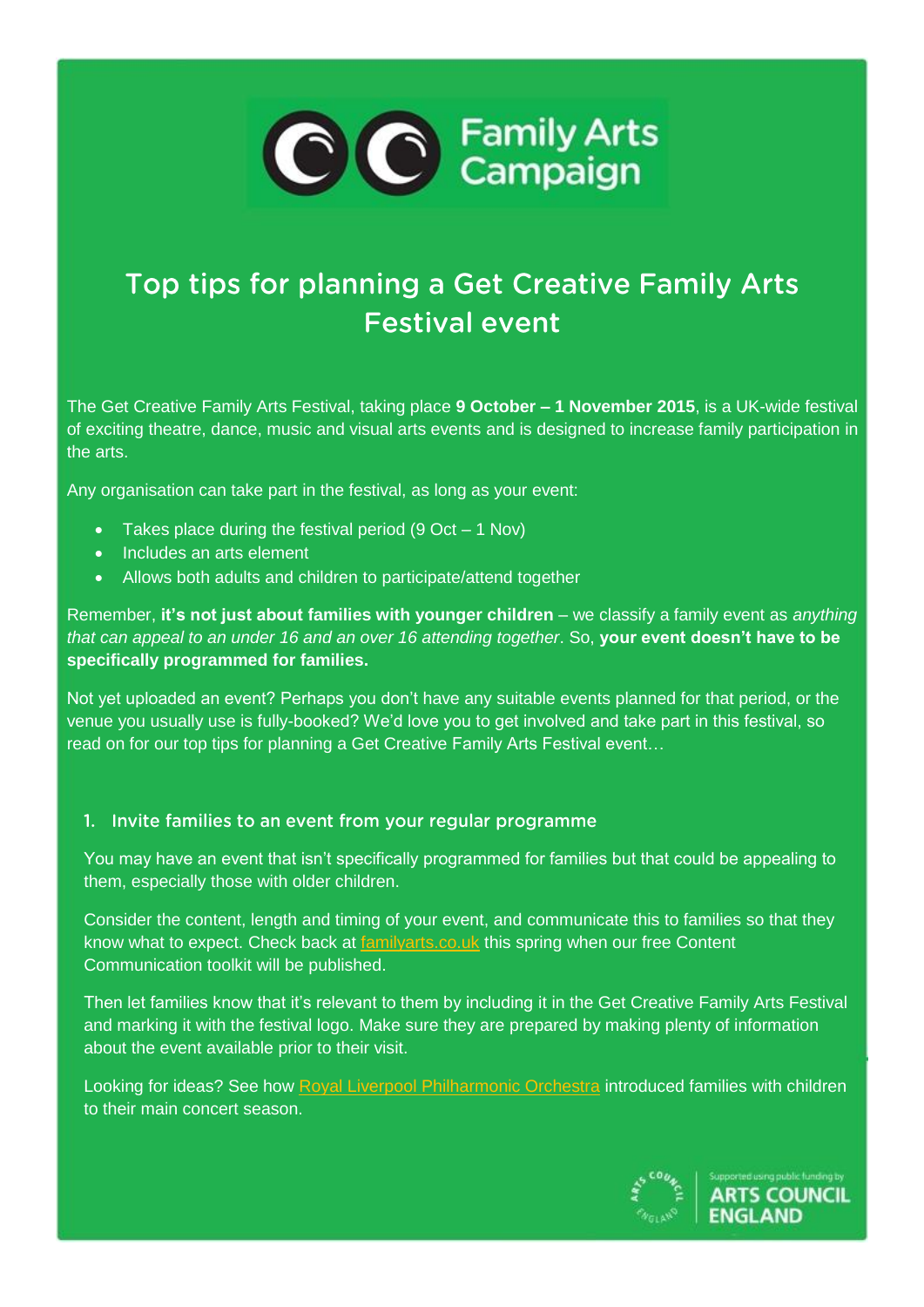

## 2. Behind the scenes - family tours or open rehearsals

Many families have never ventured inside a theatre, concert hall or gallery, so giving them a chance to visit and look around at some of the things that people don't usually get to see can be a great way of getting families across the threshold.

If possible, set up a meet and greet with different staff – maybe some in the costume department, makeup, set design, lighting design… giving families an insight into how a performance is actually presented.

Or perhaps, with the permission of the performers, you could hold an open rehearsal, and let families see the work in progress – this can provide a fascinating insight into the creative process and encourage attendance at the performance itself. This can be most effective if there is a talk from a workshop leader, or cast member about the performance, and what they are seeing in front of them – what is the director/conductor trying to get from this rehearsal? What is special about the performance?

Looking for ideas? Check out the [Royal Albert Hall Tours,](http://www.royalalberthall.com/tickets/tours/behind-the-scenes/default.aspx) [Phoenix Cinema,](http://www.phoenixcinema.co.uk/education/heritage/tours/) [Leeds Museum and](http://www.leeds.gov.uk/Events/Pages/behind-the-scenes.aspx)  [Discovery Centre](http://www.leeds.gov.uk/Events/Pages/behind-the-scenes.aspx) and the [Royal Shakespeare Company.](http://www.rsc.org.uk/visit-us/behind-the-scenes-tours.aspx)

#### 3. Alternative venues

If your venue can't host a specific activity or you are a touring company or orchestra, you could look for other venues to run smaller scale activity – particularly in venues where families are likely to meet – e.g. libraries, community centres, etc.

Taking a small group of performers to give an introductory session to your performance/concert/exhibition in one of these other venues will encourage families to come and see you in your venue. Why not offer special incentives to families who attend as a result of having been at one of these – a free programme and a free drink in the interval, discounted ticket or ticket upgrade, etc…

# What do we mean by a family arts event or activity?

An arts event or activity of high quality, designed for the enjoyment and appreciation of *all* members of the family group taking part.

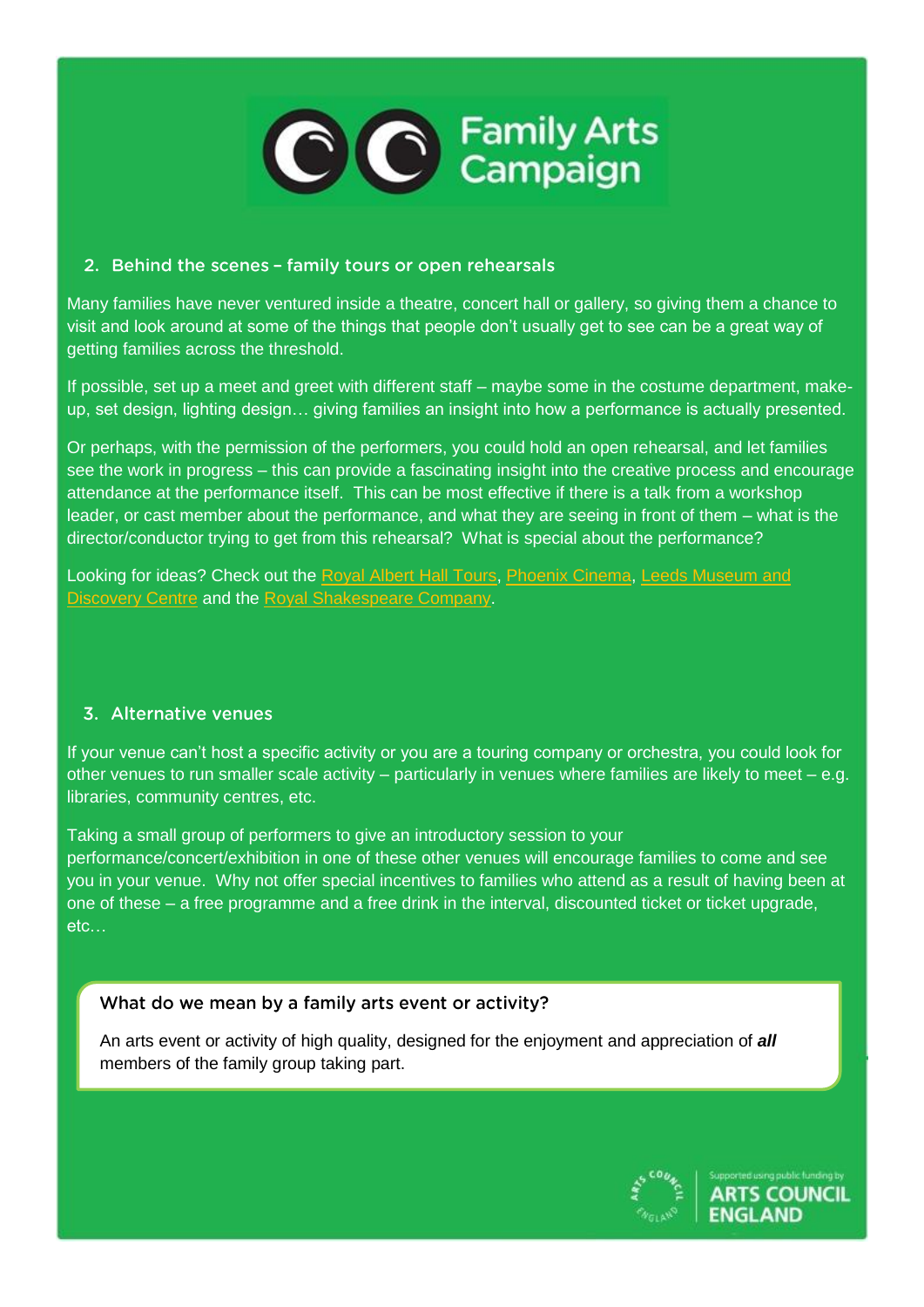

## 4. Pre-event family talks - setting the scene

Even if your performance/concert/exhibition is not primarily aimed at a family audience, it doesn't mean to say that families won't come, and a way to attract more families can be to offer a pre-event talk with someone involved in the production.

This can give families insight into the event they are about to see, it can enrich the artistic experience for families and give them things to look out for during the performance – a particular instrument playing at a specific moment, how the set works, what the lighting plot does for the show etc…

Perhaps it might also include contextualising the event itself; something about the author/composer/artist and why they wrote or produced this particular piece, what was happening in the world at the time that might have influenced their thinking.

This could work even better as a Q&A session if the author/composer/artist is available to take part!

Looking for ideas? Check out [English National Opera,](http://www.eno.org/undressed) [BBC Philharmonic](http://www.bbc.co.uk/programmes/profiles/1VVrZ0NxB0cCHTLh7NqXk5S/learning-and-outreach) and [Wales Millennium Centre.](https://www.wmc.org.uk/Productions/2015-2016/212658/16MayPeterPan/)

# 5. Family Workshops/taster sessions

Another way of encouraging families to visit your venue or organisation is to offer workshops and taster sessions – for instance: costume design, make-up, set design, singing, playing musical instruments, photography, model-making, drawing… These can be themed along with your show/concert/exhibition or be free-standing – whichever works best for you!

Again, consider whether these can be incentivised in some way – as this will encourage families to book for the full performance.

Looking for ideas? Check out the [Lyric Hammersmith,](http://www.familyarts.co.uk/wp-content/uploads/2013/11/Lyric.pdf) [English National Ballet](http://www.familyarts.co.uk/wp-content/uploads/2013/11/ENB.pdf) and [Bristol Choral Society.](http://www.colstonhall.org/shows/mini-messiah/)

Some things to think about...

Think about the timings of these events – do they fit around families' needs?

Think about access and facilities for families – have you told families what is available?

Give families as much information as you can about what you are doing – do they need to bring special equipment (e.g. pens/pencils), wear particular clothing or shoes (e.g. no high heels if walking on the stage!)?